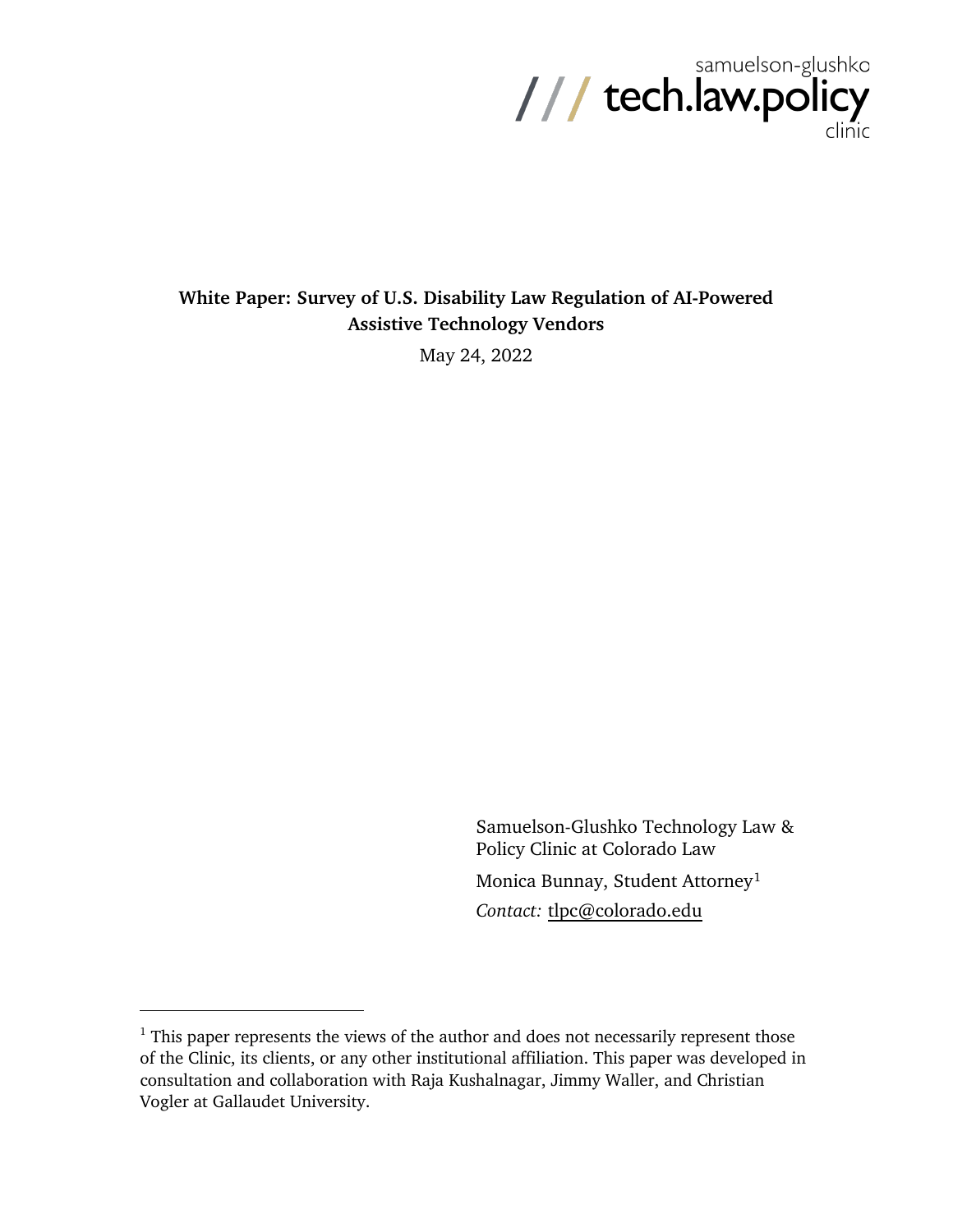# **Table of Contents**

| Ι.  |                                                                                                                                   |
|-----|-----------------------------------------------------------------------------------------------------------------------------------|
| II. |                                                                                                                                   |
|     |                                                                                                                                   |
|     |                                                                                                                                   |
| V.  |                                                                                                                                   |
| VI. | ADA Title IV, Section 713, Section 225 and the Twenty-First Century<br>Communications and Video Accessibility Act of 2010 (CVAA)— |
|     |                                                                                                                                   |
|     | VIII. Consumer Protection Law: Section 5 of the Federal Trade Commission Act                                                      |
|     |                                                                                                                                   |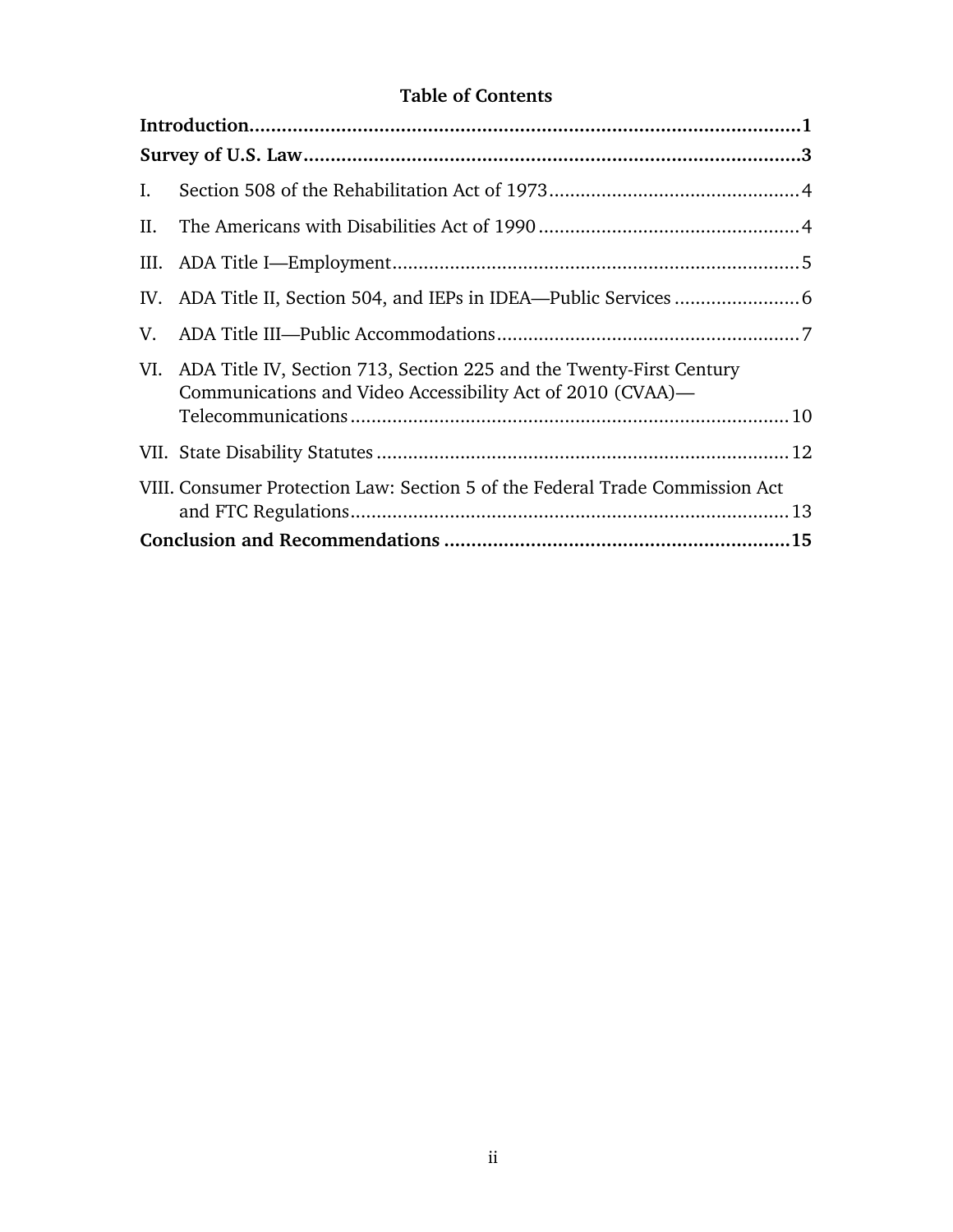## **Introduction**

<span id="page-2-0"></span>From Google searches and social media feeds to autonomous vehicles, ecommerce, medicine, finance, criminal justice, and climate modeling, artificial intelligence ("AI") has an ever-growing impact on our day-to-day lives. Artificial intelligence is a computer-based technology that can perform tasks typically associated with human intelligence, such as finding patterns, learning, problem solving, making predictions, and planning. $<sup>2</sup>$  $<sup>2</sup>$  $<sup>2</sup>$ </sup>

One area AI has the potential to impact is assistive technology for people with disabilities.<sup>[3](#page-2-2)</sup> Assistive technologies that use AI are often in the natural language processing and computer vision categories of AI. They include:

- **Speech recognition** powered by artificial intelligence is generally called automatic speech recognition (ASR). ASR can recognize and translate human speech into text, such as the auto-captions on YouTube and Zoom.[4](#page-2-3)
- **Speech production** can take text and utilize an algorithm to mimic a human voice and produce speech, such as smart assistants like Alexa or Google Home.
- **Image recognition** can identify people, objects, places, and writing in an image. [5](#page-2-4)

Each of these categories of AI are tools, like other assistive technologies, used to improve the accessibility of technology for people who are blind or visually impaired, deaf or hard of hearing, or DeafBlind.

<span id="page-2-1"></span><sup>2</sup> IBM, *What is Artificial Intelligence (AI)?*, [https://www.ibm.com/cloud/learn/what-is](https://www.ibm.com/cloud/learn/what-is-artificial-intelligence)[artificial-intelligence](https://www.ibm.com/cloud/learn/what-is-artificial-intelligence) (last visited May 18, 2022).

<span id="page-2-2"></span> $3$  Though they are beyond the scope of this paper, other applications of artificial intelligence can have significant discriminatory impacts on people with disabilities, such as the use of discriminatory hiring algorithms in employment contexts. DOJ, *Algorithms, Artificial Intelligence, and Disability Discrimination in Hiring*, [https://beta.ada.gov/ai](https://beta.ada.gov/ai-guidance/)[guidance/](https://beta.ada.gov/ai-guidance/) (last visited May 16, 2022).

<span id="page-2-3"></span><sup>4</sup> Google, *Use Automatic Captioning*,

<https://support.google.com/youtube/answer/6373554?hl=en> (last visited May 18, 2022); Zoom, *Managing Closed Captioning and Live Transcription*,

<https://support.zoom.us/hc/en-us/articles/207279736-Closed-Captioning> (last visited May 18, 2022).

<span id="page-2-4"></span><sup>5</sup> Viso.ai, *Image Recognition: The Basics and Use Cases (2022 Guide)*, <https://viso.ai/computer-vision/image-recognition/> (last visited May 18, 2022).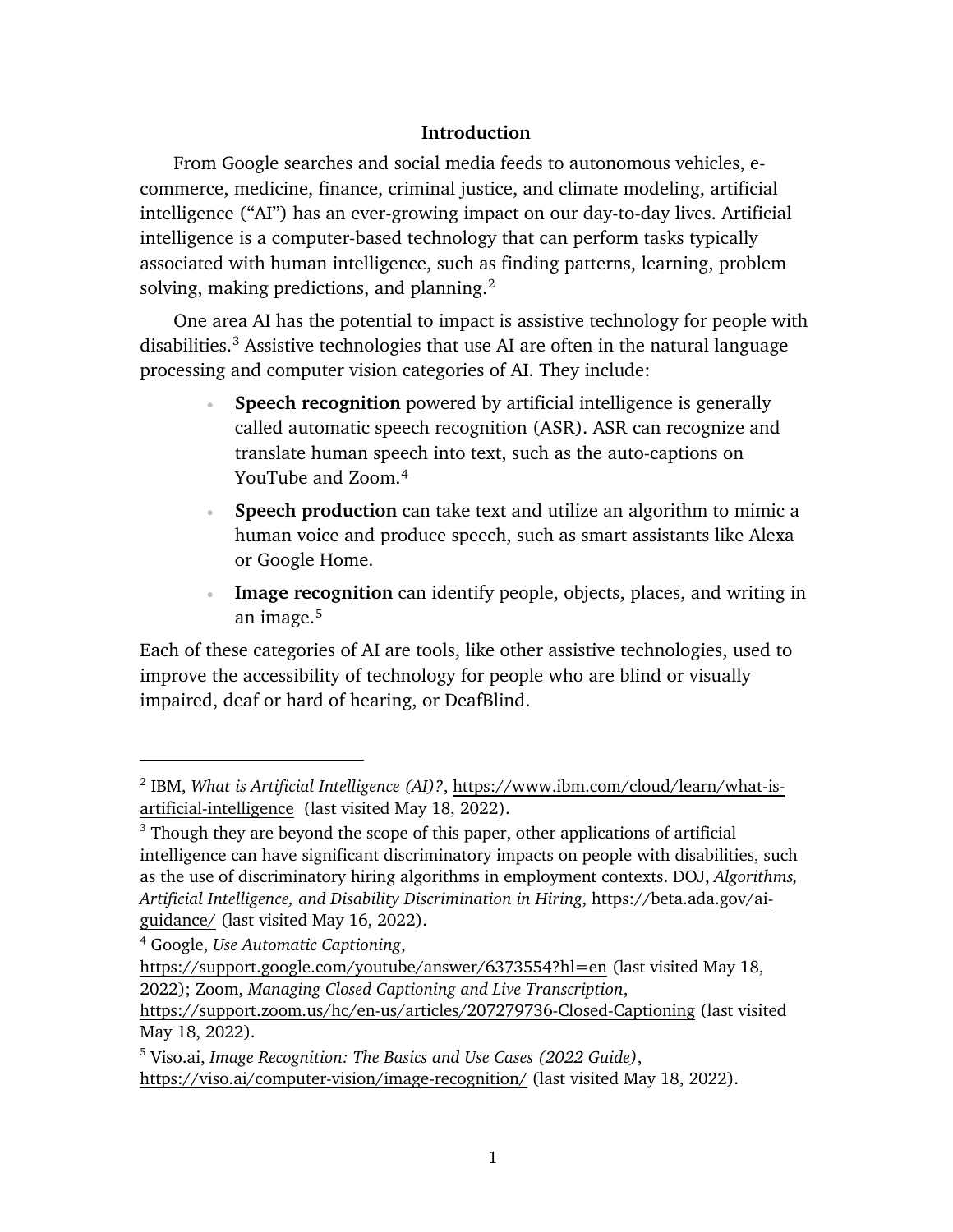This paper considers a threshold legal question: whether the current legal frameworks in the United States provide an adequate basis to ensure that vendors selling AI tools for accessibility purposes are held responsible when those tools are not up to the task.

This issue is important for three reasons: (1) quality is key for accessibility, (2) AI is not a silver bullet for compliance, and (3) our pandemic-induced virtual world forces individuals with disabilities to use AI-powered assistive technologies more than ever before.

First, when AI-based assistive technologies do not meet quality thresholds it results in an experience that discriminates against individuals with disabilities because it is not functionally equivalent to the experiences of other people. Haben Girma, an American disability rights advocate and the first Deafblind graduate of Harvard Law School, provided examples of the barriers this type of assistive technology creates for individuals with disabilities. The auto-captions on sites like YouTube and Zoom caption her name as "happen grandma". <sup>[6](#page-3-0)</sup> A deaf person relying on auto-captions misses out on "key terms [and] important details" that a hearing person would not miss out on.<sup>[7](#page-3-1)</sup>

Second, AI in its current state is not a silver bullet for companies to comply with accessibility requirements under United States laws. Website overlays claim that with one line of code they can make their customers' website(s) accessible.<sup>8</sup> But Girma found that the website of an overlay company, accessiBe, is itself not accessible, so "how can [she] trust them to make other websites accessible?"[9](#page-3-3) She warns to "[b]eware of companies claiming to use AI solutions to make websites accessible. AI is a tool, and right now it's extremely limited in what it can do for accessibility."[10](#page-3-4) 

Third, in our pandemic-induced virtual world,<sup>[11](#page-3-5)</sup> the ability of AI tools to sufficiently facilitate accessibility is more important than ever. Quality issues limit

<span id="page-3-0"></span><sup>6</sup> Haben Girma, *Avoid AccessiBe & Other Companies Claiming Quick & Easy AI Accessibility*, YouTube (May 5, 2021) [https://www.youtube.com/watch?v=R12Z1Sp-u4U.](https://www.youtube.com/watch?v=R12Z1Sp-u4U) <sup>7</sup> *Id*.

<span id="page-3-2"></span><span id="page-3-1"></span><sup>8</sup> Overlay Fact Sheet, *Overlay Fact Sheet*,<https://overlayfactsheet.com/> (last visited May 12, 2022).

<span id="page-3-3"></span><sup>9</sup> Haben Girma, *Avoid AccessiBe & Other Companies Claiming Quick & Easy AI Accessibility*, YouTube (May 5, 2021) [https://www.youtube.com/watch?v=R12Z1Sp-u4U.](https://www.youtube.com/watch?v=R12Z1Sp-u4U) <sup>10</sup> *Id*.

<span id="page-3-5"></span><span id="page-3-4"></span><sup>11</sup> Blake E. Reid, Christian Vogler & Zainab Alkebsi, *Telehealth and Telework Accessibility in a Pandemic-Induced Virtual World*, U. Colo. L. Rev. Forum (Nov. 9, 2020),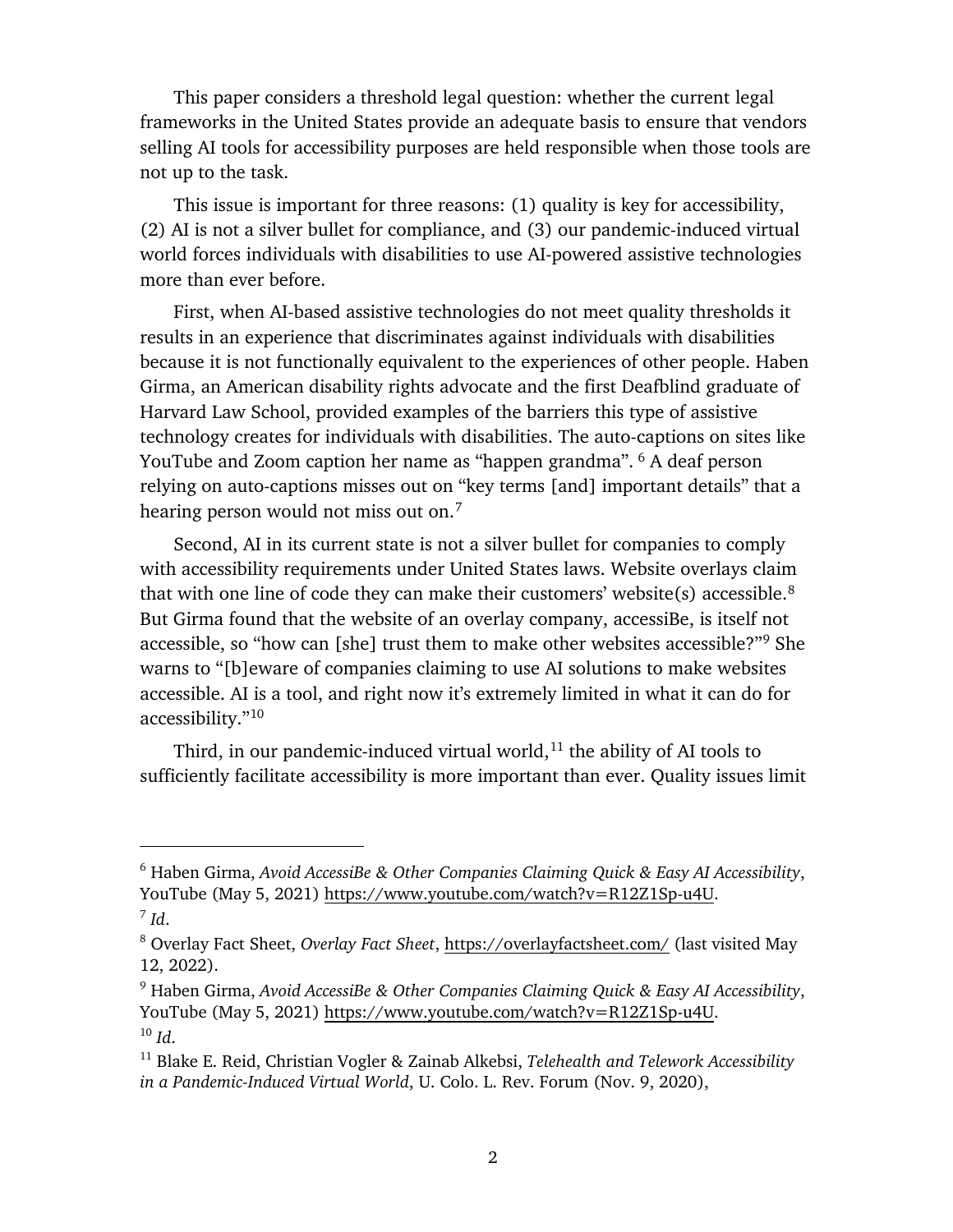people with disabilities' access to work, education, shopping, socialization, entertainment, and healthcare experiences. The limitations of AI tools can create barriers to accessibility for the millions of Americans who are deaf, hard of hearing, blind, visually impaired, or DeafBlind.<sup>[12](#page-4-1)</sup>

This white paper provides a representative, non-exhaustive<sup>[13](#page-4-2)</sup> survey of the application of federal and state disability rights laws, consumer protection law, and associated regulations to AI-based assistive technology. It illustrates that the current U.S. legal framework typically does not provide direct regulatory oversight of vendors of AI-powered assistive technologies, instead regulating their use only indirectly via their customers, who use AI-powered tools in contexts more typically regulated by disability law. The paper closes with a brief recommendation for a legal framework to directly regulate these vendors.

### **Survey of U.S. Law**

<span id="page-4-0"></span>The paper's core analysis proceeds with two questions. First, does legislation or its regulations broach at all or with any specificity the use of AI to facilitate accessibility? Second, does legislation or its regulations ever regulate the AI vendor directly?

First, the paper analyzes Section 508 of the Rehabilitation Act of 1973 ("Rehab Act") as a leading example of the problem that manifests itself in the other laws surveyed. The paper then considers in turn:

- Title I of The Americans with Disabilities Act of 1990 ("ADA"), which bars discrimination in employment;
- Title II of the ADA, Section 504 of the Rehab Act, and the Individuals with Disabilities Education Act ("IDEA"), which govern accessibility in the provision of government services;
- Sections 225 and 713 of the Communications Act of 1934 and provisions of the Twenty-First Century Communications and Video

[https://lawreview.colorado.edu/digital/telehealth-and-telework-accessibility-in-a](https://lawreview.colorado.edu/digital/telehealth-and-telework-accessibility-in-a-pandemic-induced-virtual-world/)[pandemic-induced-virtual-world/.](https://lawreview.colorado.edu/digital/telehealth-and-telework-accessibility-in-a-pandemic-induced-virtual-world/)

<span id="page-4-1"></span><sup>12</sup> *Blindness Statistics*, Nat'l Fed'n of the Blind, [https://nfb.org/resources/blindness](https://nfb.org/resources/blindness-statistics)[statistics](https://nfb.org/resources/blindness-statistics) (last visited May 12, 2022); *Deaf Employment Reports*, Gallaudet Univ., [https://www.gallaudet.edu/office-of-international-affairs/demographics/deaf](https://www.gallaudet.edu/office-of-international-affairs/demographics/deaf-employment-reports/)[employment-reports/](https://www.gallaudet.edu/office-of-international-affairs/demographics/deaf-employment-reports/) (last visited May 12, 2022).

<span id="page-4-2"></span> $13$  This paper does not analyze all laws that touch on accessibility and technology. For example, the name of the Assistive Technology Act of 1998 suggests that it might regulate vendors of AI-powered assistive technology, but its goal is the provision of assistive technologies.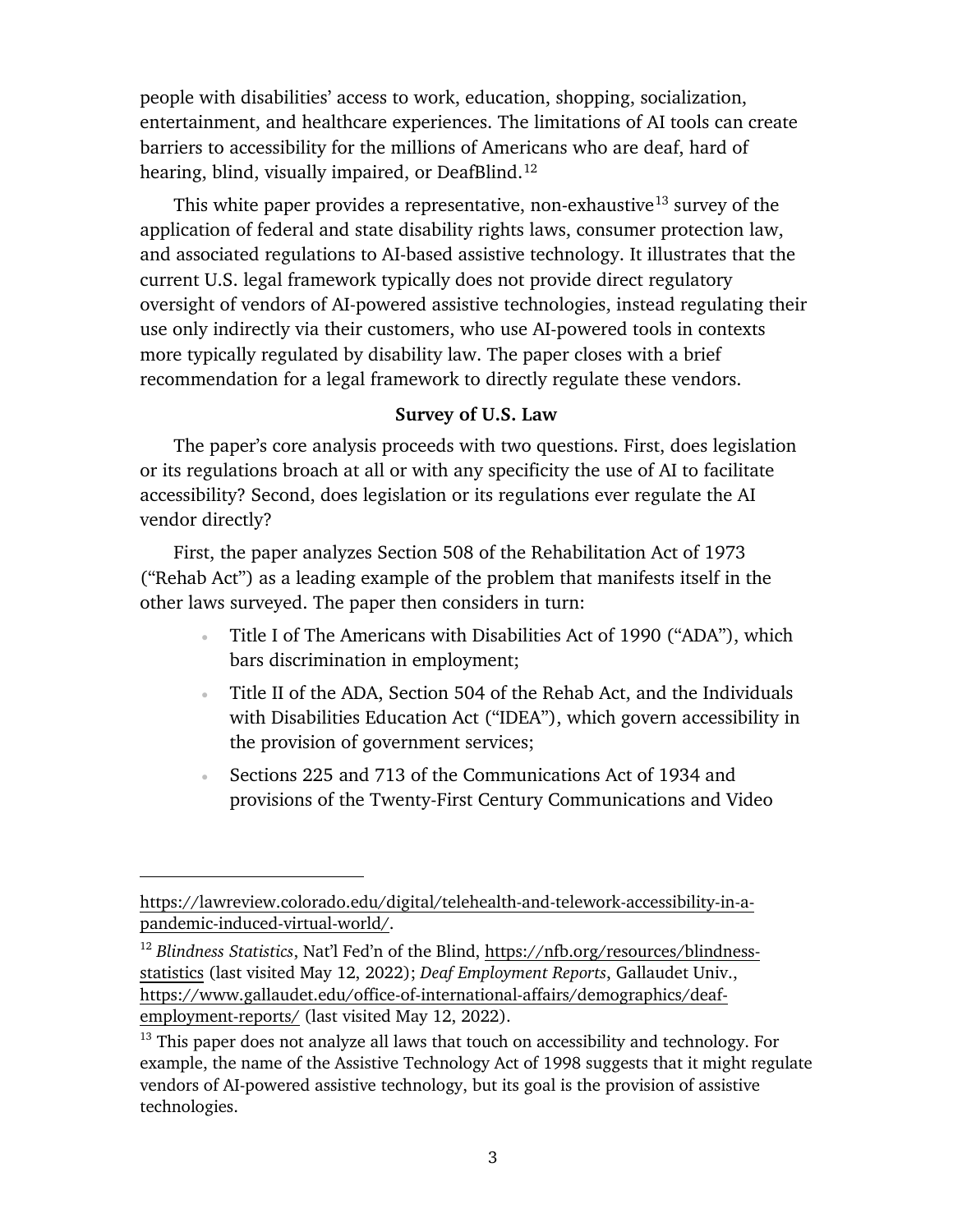Accessibility Act of 2010 ("CVAA"), which govern the accessibility of various communications and video programming services;

- Representative state laws, including California's Unruh Civil Rights Act ("Unruh Act") and California's Disabled Persons Act ("CDPA"); and
- Section 5 of the Federal Trade Commission Act ("Section 5"), the primary general-purpose consumer-protection law.

This survey demonstrates that there is no direct regulation of vendors of AIpowered assistive technologies. These laws apply to employers, state and local governments, federal agencies, the provision and procurement of public services, websites and other providers of public accommodations, and providers of telecommunications, but none of them apply to vendors of AI-powered assistive technologies directly. This pattern plays out in every statute surveyed: the best the current regulatory scheme provides for is indirect regulation of AI-powered assistive technology vendors through regulation of their customers.

## <span id="page-5-0"></span>**I. Section 508 of the Rehabilitation Act of 1973**

Section 508 of the Rehabilitation Act of 1973 is an information and communication technology law that regulates procurement by the federal government.[14](#page-5-2) The federal government must ensure everything it procures is accessible to individuals with disabilities. It is one of the most direct regulations of a broad range of activities involving a broad range of technology that might include AI.

However, Section 508 only regulates the procurement of the technology, not the vendor of the technology directly. At best, Section 508 indirectly regulates vendors of AI-powered assistive technologies by preventing them from selling their product to the federal government if they are not accessible. Section 508 never regulates the AI vendor directly. This pattern repeats throughout the rest of this survey.

#### <span id="page-5-1"></span>**II. The Americans with Disabilities Act of 1990**

This paper analyzes Title I to Title IV of the ADA in conjunction with other statutes that cover the same entities and/or employ the same mechanics as a Title of the ADA.[15](#page-5-3) The scope of the ADA is broad. In the ADA, Congress found that "discrimination against individuals with disabilities persists in such critical areas as employment, housing, public accommodations, education, transportation, communication, recreation, institutionalization, health services, voting, and access

<span id="page-5-2"></span><sup>14</sup> 29 U.S.C. § 794d

<span id="page-5-3"></span> $15$  Title V covers miscellaneous provisions that are not relevant to this survey.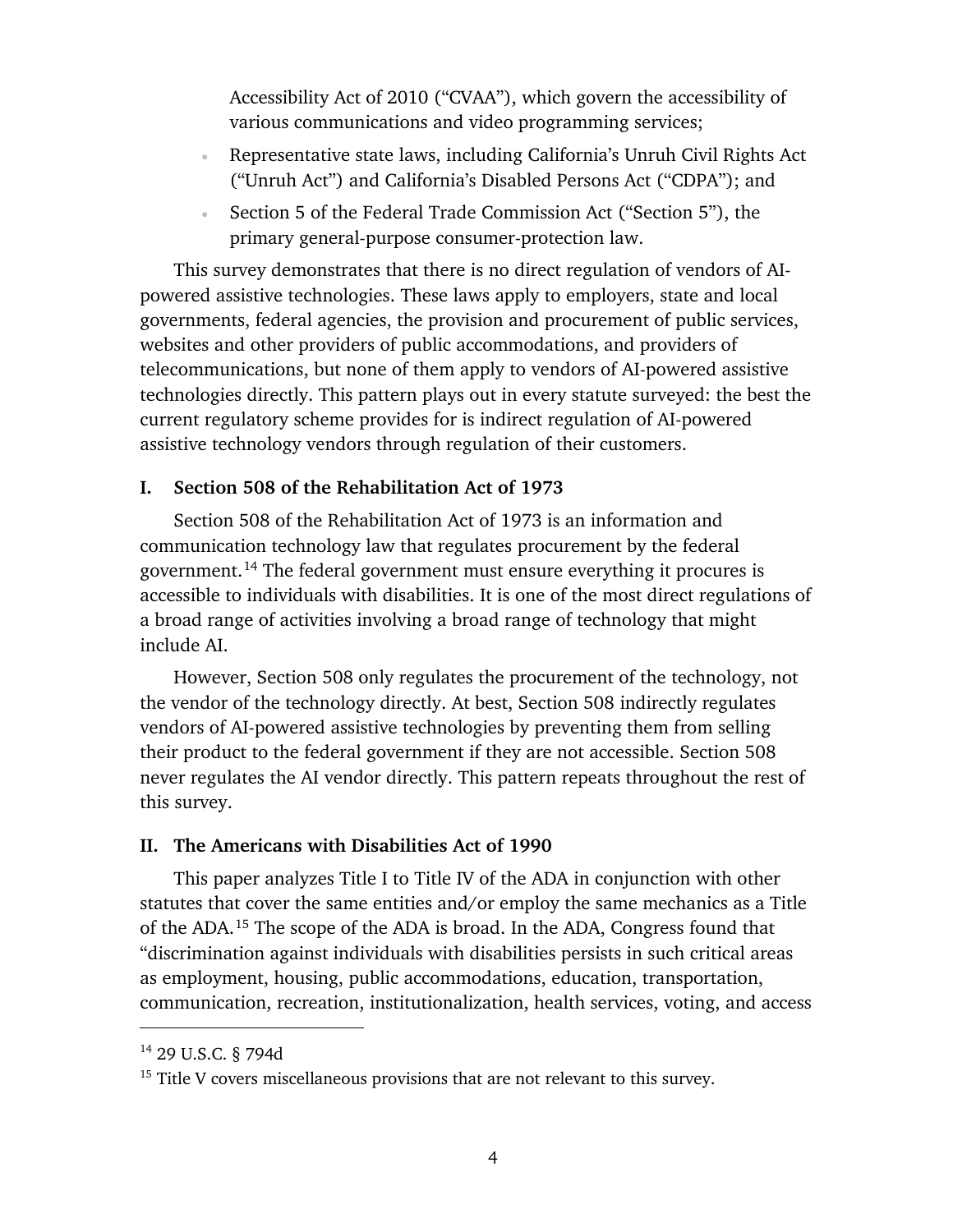to public services."[16](#page-6-1) As such the ADA covers employment, public services, public accommodations, telecommunications, and miscellaneous issues. The statute's normative underpinning is that the United States must "assure equality of opportunity, full participation, independent living, and economic self-sufficiency for" individuals with disabilities.<sup>[17](#page-6-2)</sup>

## <span id="page-6-0"></span>**III. ADA Title I—Employment**

Title I of the ADA implicates the possibility of the use of unsuitable AI-based tools in employment context. Title I prohibits employers with fifteen or more employees from discrimination against a person based on their disability, with or without reasonable accommodation, who can perform the essential functions of an employment position.<sup>[18](#page-6-3)</sup> The scope of Title I covers job application procedures, employee hiring, employee advancement, employee termination, employee compensation, and job training.<sup>[19](#page-6-4)</sup> Title I also lists possible defenses, an exemption for people with disabilities who illegally use drugs and alcohol and a requirement that employers post notices that describe Title I in an accessible format, tells the Equal Employment Opportunity Commission ("EEOC") to promulgate regulations on a deadline, and outlines the EEOC's enforcement authority.[20](#page-6-5) Likewise, the EEOC regulations for Title I of the ADA define the scope of Title I beyond what is listed in the statute, provide special exemptions for religious entities, outline permitted medical examinations and inquiries of employees by employers, prohibit retaliation and coercion, list the legitimate nondiscriminatory reason defense for a disparate treatment case and the job related business necessity defense for a disparate impact case, and offer interpretive guidance to all subsections in Title  $I^{21}$  $I^{21}$  $I^{21}$ 

A recent DOJ report, *Algorithms, Artificial Intelligence, and Disability Discrimination in Hiring*, acknowledged the increasing use of algorithms in hiring decisions which can "result in unlawful discrimination against certain groups of applicants, including people with disabilities."[22](#page-6-7) The covered entities—employers, not vendors—"who choos<sup>[e]</sup> to use a hiring technology must ensure that its use

 $\overline{a}$ 

<span id="page-6-6"></span><sup>21</sup> 29 C.F.R. § 1630.1

<span id="page-6-1"></span> $16$  42 U.S.C. § 12101(a)(3).

<span id="page-6-2"></span> $17$  42 U.S.C. § 12101(a)(7).

<span id="page-6-3"></span> $18$  29 C.F.R. § 1630.2(j)(1).

<span id="page-6-4"></span> $19$  42 U.S.C. § 12112(a).

<span id="page-6-5"></span><sup>20</sup> 42 U.S.C. § 12117.

<span id="page-6-7"></span><sup>22</sup> DOJ, *Algorithms, Artificial Intelligence, and Disability Discrimination in Hiring*, <https://beta.ada.gov/ai-guidance/> (last visited May 16, 2022).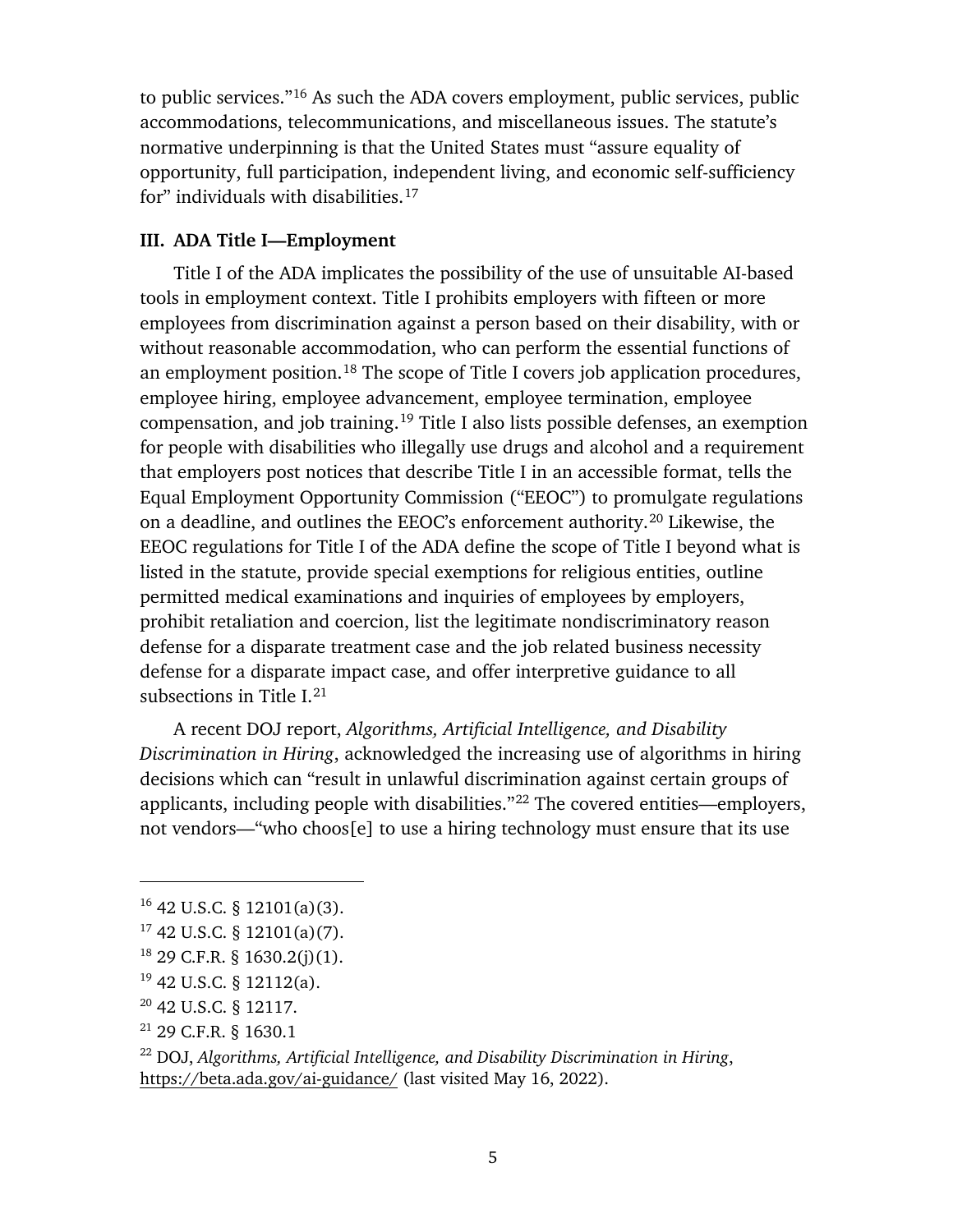does not cause unlawful discrimination on the basis of disability."<sup>[23](#page-7-1)</sup> The report also outlines when an employer's use of AI-powered hiring technologies might violate the ADA, how employers can avoid disability discrimination when they use these technologies, and provides examples of reasonable accommodations employers can provide for applicants with disabilities.<sup>[24](#page-7-2)</sup>

Title I and its regulations broach the issue of AI used to facilitate accessibility only indirectly. A Title I action could be brought against an employer that utilizes an AI-powered assistive technology that does not provide reasonable accommodations in their job application, employee hiring, employee advancement, employee termination, employee compensation, and job training capacities. However, Title I and its regulations never regulate the AI vendor directly. A review of Title I caselaw did not reveal a single case in which an AI product or vendor was discussed in a Title I claim. At best, Title I could regulate an AI vendor's customers, who could put pressure on a vendor to change their product to comply with reasonable accommodation standards.

#### <span id="page-7-0"></span>**IV. ADA Title II, Section 504, and IEPs in IDEA—Public Services**

Several laws governing the accessibility of government services likewise implicate the possibility of problematic AI-based tools used for accessibility. Title II of the ADA regulates public services provided by a public entity.<sup>[25](#page-7-3)</sup> Public entities are defined as state and local governments and their instrumentalities.<sup>[26](#page-7-4)</sup> Part A of Title II prohibits public entities from discriminating against a person with a disability.<sup>27</sup> It also prohibits public entities from excluding a person with a disability from participation in or denying their benefits of services, programs, or activities of a public entity.[28](#page-7-6)

Similarly, Section 504 of the Rehabilitation Act prohibits public and private entities that receive funding from the federal government or its instrumentalities from excluding qualified individuals with disabilities or denying them an equal opportunity to receive program benefits and services.<sup>[29](#page-7-7)</sup>

<span id="page-7-1"></span> $^{23}$  *Id*.

<span id="page-7-2"></span><sup>24</sup> *Id*.

<span id="page-7-3"></span><sup>25</sup> 42 U.S.C. § 12131.

<span id="page-7-4"></span><sup>26</sup> *Id*.

<span id="page-7-5"></span><sup>27</sup> 42 U.S.C. §§ 12132; Title II Part B carves out exceptions for public transportation, *See* 42 U.S.C. §§ 12141-50.

<span id="page-7-6"></span><sup>28</sup> 42 U.S.C. § 12134.

<span id="page-7-7"></span> $^{29}$  29 U.S.C. § 794.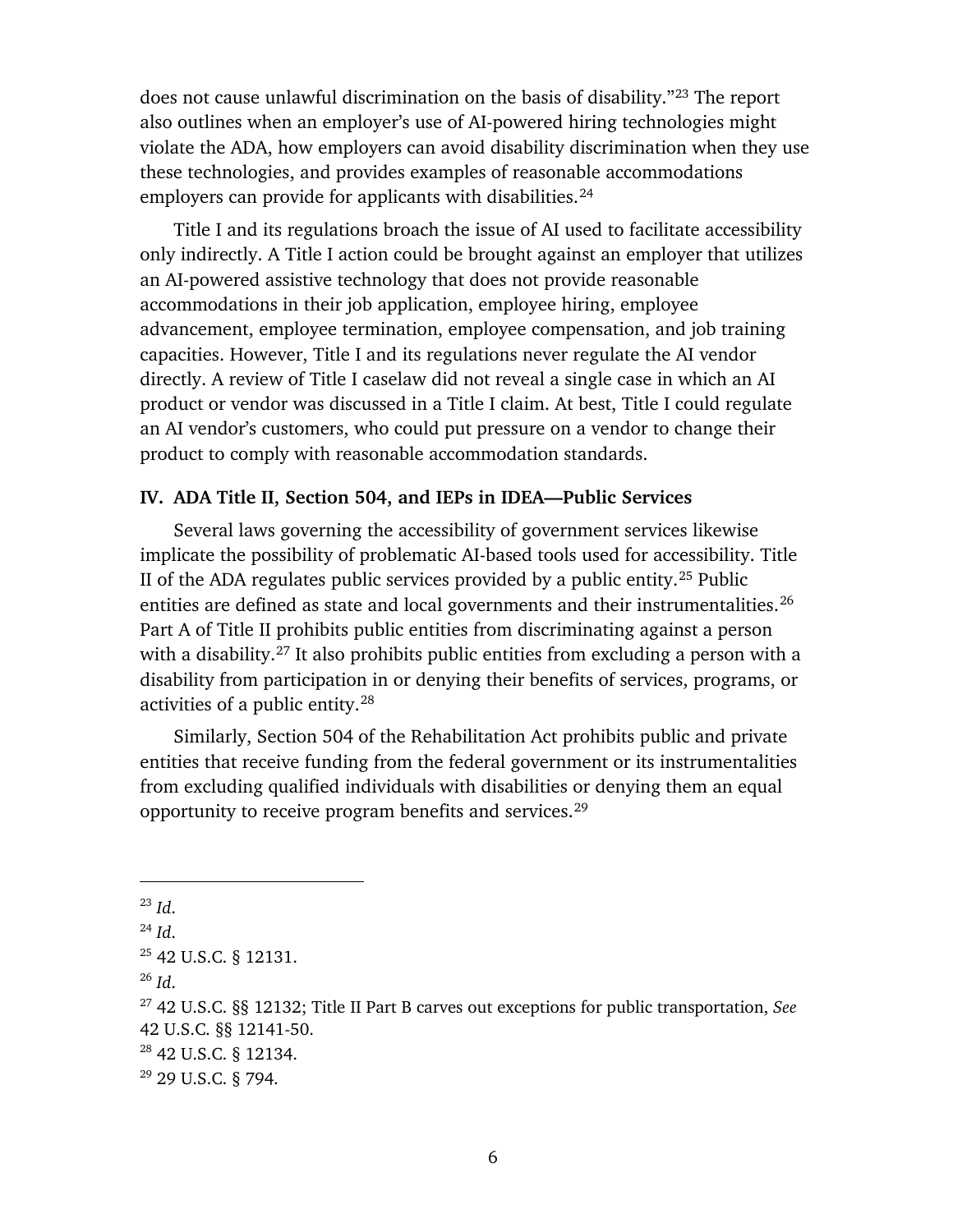Though more specific in scope, IDEA's Individualized Education Programs (IEPs) require public school districts to develop partnerships between parents and educators to craft plans for public school children in need of special education.<sup>[30](#page-8-1)</sup> This written education plan is tailored to each child and is designed to meet the child's educational needs.<sup>[31](#page-8-2)</sup>

As with Title I—Title II, Section 504, IDEA, and their regulations broach the issue of AI used to facilitate accessibility only indirectly. Title II, Section 504, IDEA, and their regulations never regulate the AI vendor directly.

#### <span id="page-8-0"></span>**V. ADA Title III—Public Accommodations**

The ADA's coverage of websites implicates the possibility of problematic AIbased web technology. Title III of the ADA regulates public accommodations and services operated by private entities, including the accessibility of websites and applications.[32](#page-8-3) Public accommodations are all places aside from private homes and the government.<sup>[33](#page-8-4)</sup> There is a circuit split as to whether websites and applications are "public accommodations" under Title III.

*Increase in Litigation and Circuit Split.* Because of this broad construction of public accommodations and services, some courts have interpreted Title III to include websites and applications.<sup>[34](#page-8-5)</sup> The DOJ initiated but has yet to complete a rulemaking in which it provides requirements for websites to comply with Title III.[35](#page-8-6) In 2017, the DOJ issued a Notice of Withdrawal for this and other rulemakings related to Title II and Title III of the ADA.[36](#page-8-7)

Since the decision in *Robles v. Domino's Pizza, LLC*., 913 F.3d 898 (9th Cir. 2019), which held that Title III of the ADA applies to Domino's websites and

<span id="page-8-1"></span><sup>30</sup> 20 U.S.C. § 1400.

<span id="page-8-2"></span> $31$  20 U.S.C. § 1414.

<span id="page-8-3"></span><sup>32</sup> 42 U.S.C. §§ 12181 et seq.

<span id="page-8-4"></span><sup>&</sup>lt;sup>33</sup> *Id.*; Private entities that are considered public accommodations include places of lodging, establishments serving food or drink, places of exhibition entertainment, places of public gathering, sales, retail, and rental establishments, businesses where people can run errands, stations used for specified public transportation, places of public display or collection, places of recreation, places of education, social service centers, and places to exercise or recreate.

<span id="page-8-5"></span><sup>34</sup> *Robles v. Domino's Pizza, LLC*., 913 F.3d 898 (9th Cir. 2019)

<span id="page-8-6"></span> $35$  Nondiscrimination on the Basis of Disability; Accessibility of Web Information and Services of State and Local Government Entities and Public Accommodations, 75 Fed. Reg. 43460 (Jul. 26, 2010).

<span id="page-8-7"></span><sup>&</sup>lt;sup>36</sup> Nondiscrimination on the Basis of Disability; Notice of Withdrawal of Four Previously Announced Rulemaking Actions, 82 Fed. Reg. 60932 (Dec. 26, 2017).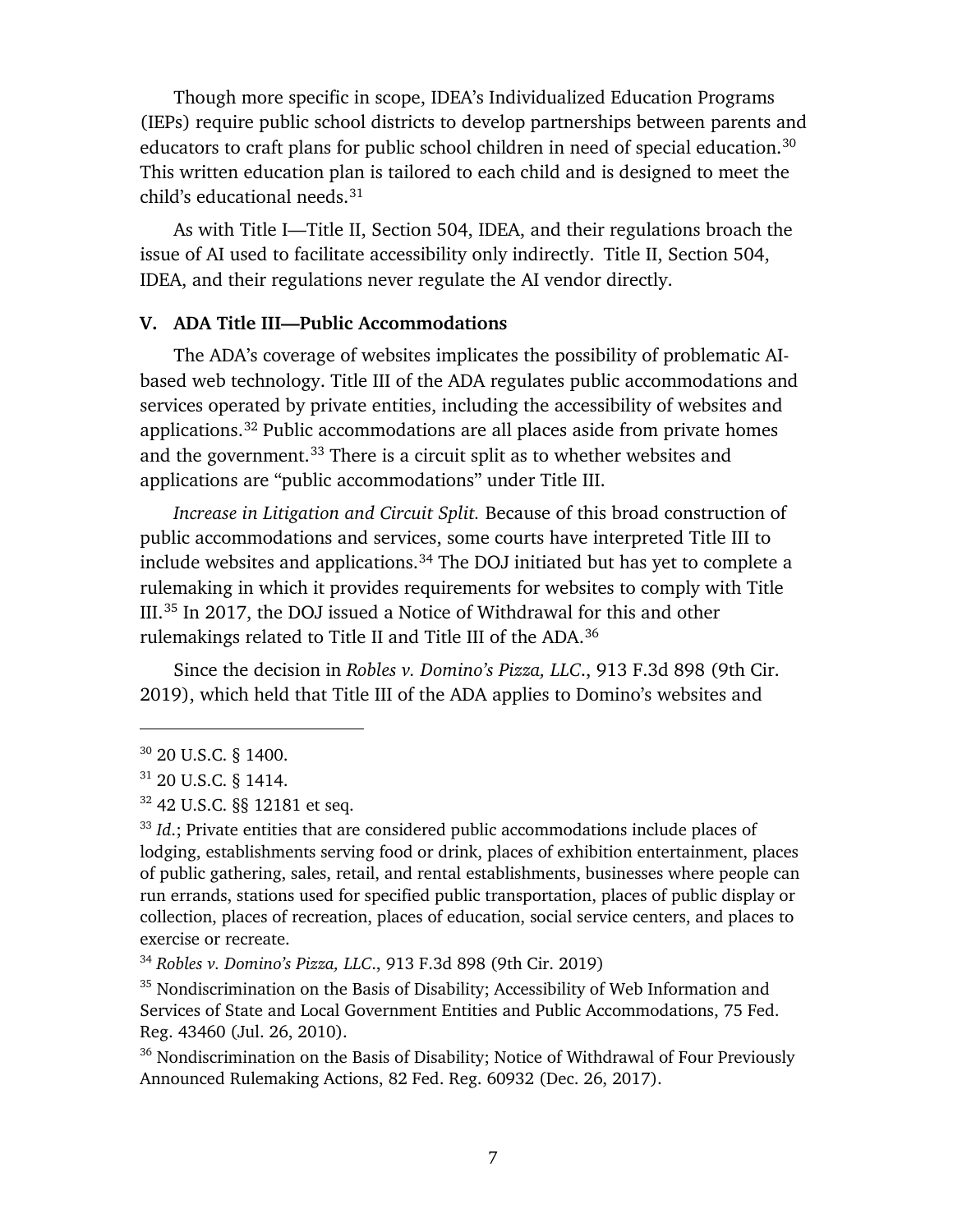applications, Title III website and application accessibility lawsuits have increased from 2,314 in 2018 to 4,195 in 2021[.37](#page-9-0)

There is a circuit split among federal courts. The First, Second, and Seventh Circuits have held that "public accommodation" under Title III includes websites and applications. [38](#page-9-1) The Third, Sixth, and Ninth Circuits require a nexus between the website or application and a physical location for the website and application to fall under "public accommodation" under Title III.<sup>[39](#page-9-2)</sup> The Eleventh Circuit's recent decision which held that Title III is limited to actual, physical places and does not cover websites was vacated as moot. [40](#page-9-3)

*Website Overlays and Settlement Terms.* Some of the Title III suits target website accessibility overlays whose vendors claim the overlay is "smart" or "AIpowered". These vendors include accessiBe, UserWay, AudioEye, EqualWeb, and User1st. It is unknown to what extent the tools provided by these companies actually use AI technology.

Nevertheless, there are five recent cases whose parties included business customers of accessiBe and AudioEye.<sup>[41](#page-9-4)</sup> Both accessiBe and AudioEye claim that

 $\overline{a}$ 

<span id="page-9-1"></span><sup>38</sup> *See Carparts Distrib. Ctr., Inc. v. Auto. Wholesaler's Ass'n of New England, Inc.*, 37 F.3d 12, 19 (1st Cir. 1994) (holding that public accommodations under Title III are not limited to actual physical structures); *Nat'l Fed'n of the Blind v. Scribd Inc.*, 97 F. Supp. 3d 565, 576 (D. Vt. 2015) (holding that a digital library's website and applications are places of public accommodations under Title III); *Morgan v. Joint Admin. Bd., Ret. Plan of Pillsbury Co. & Am. Fed'n of Grain Millers, AFL-CIO-CLC*, 268 F.3d 456, 459 (7th Cir. 2001) (holding that a public accommodation can be non-physical, including the Internet).

<span id="page-9-2"></span><sup>39</sup> *Ford v. Schering-Plough Corp.*, 145 F.3d 601, 614 (3d Cir. 1998) (holding that without a nexus to a physical office a website is not a public accommodation under Title III); *Parker v. Metro. Life Ins. Co.*, 121 F.3d 1006, 1010 (6th Cir. 1997) (holding that without a nexus to a physical office, services offered are not a public accommodation under Title III); *Robles v. Domino's Pizza, LLC*., 913 F.3d 898 (9th Cir. 2019) (holding that Title III applies to Domino's websites and applications due to the nexus between Domino's website, applications, and physical restaurants).

<span id="page-9-0"></span><sup>37</sup> UsableNet, *2021 Mid Year Report ADA Digital Accessibility Lawsuits*, (Jun. 2021), [https://f.hubspotusercontent30.net/hubfs/3280432/Remediated%20-](https://f.hubspotusercontent30.net/hubfs/3280432/Remediated%20-%202021_MidYear_UsableNet_WebAccessibilityLawsuit_Report_FINAL_06292021%20(5).pdf) %202021 MidYear UsableNet WebAccessibilityLawsuit Report FINAL 06292021%20(5 [\).pdf.](https://f.hubspotusercontent30.net/hubfs/3280432/Remediated%20-%202021_MidYear_UsableNet_WebAccessibilityLawsuit_Report_FINAL_06292021%20(5).pdf)

<span id="page-9-3"></span><sup>40</sup> *Gil v. Winn-Dixie Stores, Inc.*, 993 F.3d 1266 (11th Cir. 2021); *Gil v. Winn-Dixie Stores, Inc.*, 21 F.4th 775 (Mem), 29 Fla. L. Weekly Fed. C 682 (11th Cir. 2021).

<span id="page-9-4"></span><sup>41</sup> *Murphy v. Eyebobs*, 2021 U.S. Dist. LEXIS 192676, 2021 WL 4594679 (W.D. Pa. 2021); *LightHouse et al. v. ADP, Inc. et al.,* No. 4:20-cv-09020-HSG (N.D. Cal.); *Klaus et al v Upright Technologies*, No. 2:20-CV-00191, (W.D. Pa. 2020); *Douglass v. Masterbuilt*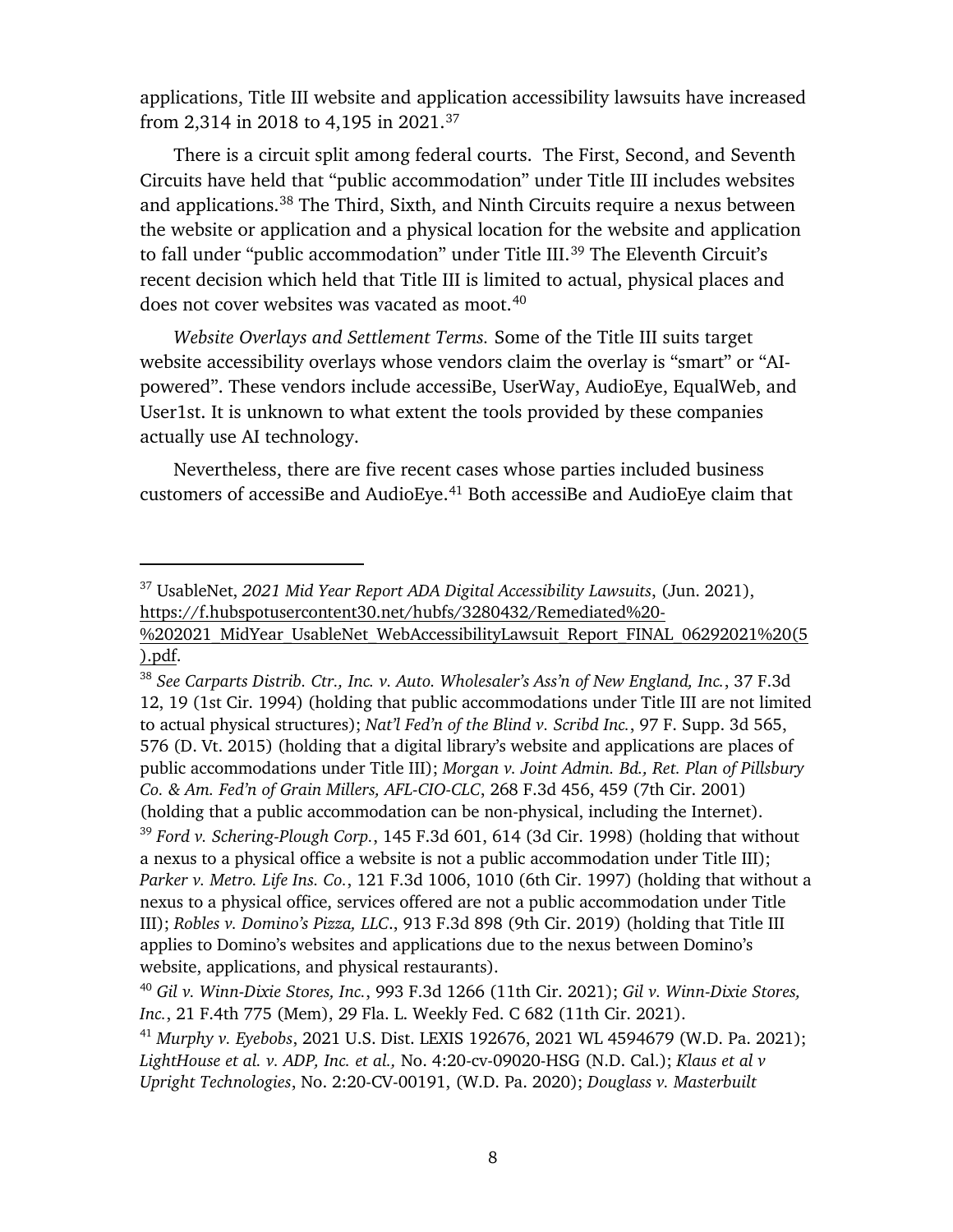they can make any website comply with certain accessibility laws and guidelines using AI technology. [42](#page-10-0) However, October 2021 saw settlements from one accessiBe and one AudioEye customer, and the details of both settlements are publicly available.

Judge Richard Lanzillo included details of the settlement terms in his opinion for *Murphy v. Eyebobs*. [43](#page-10-1) The settlement acknowledges that Eyebobs' complete reliance on accessiBe's product to ensure its website is accessible is insufficient to comply with Title III.<sup>[44](#page-10-2)</sup> Both parties agreed that Eyebobs will fulfill its accessibility requirements under Title III when its website complies with WCAG 2.1 Level AA requirements and Eyebobs makes several changes to its policy, procedure, and personnel.[45](#page-10-3)

Disability Rights Advocates published the *LightHouse et al. v. ADP, Inc. et al.*, No. 4:20-cv-09020-HSG (N.D. Cal.) settlement agreement and complaint.<sup>[46](#page-10-4)</sup> The settlement explicitly states that "[f]or the purpose of this Agreement, 'overlay' solutions such as those currently provided by companies such as AudioEye and

*Manufacturing, LLC*, No. 2:20-cv-01539, 2020 WL 8839710 (W.D. Pa. 2020); *Fischler et al v. Dorai Home*, No. 1:21-cv-02665, 2021 WL 1919980 (E.D.N.Y. 2021).

<span id="page-10-0"></span><sup>42</sup> accessiBe, *Artificial Intelligence: Automated Accessibility Compliance*, <https://accessibe.com/product/artificial-intelligence> (advertising "[i]n up to 48 hours, your website is accessible and compliant" with WCAG 2.1, ADA Title III, Section 8, and EAA/EN 301549); AudioEye, *Compliance Overview*,

<https://www.audioeye.com/compliance> (advertising that they can "help you achieve rapid, sustainable website compliance with ADA, WCAG, AODA, Section 508, and California digital accessibility standards").

<span id="page-10-2"></span><span id="page-10-1"></span><sup>43</sup> *Murphy v. Eyebobs*, 2021 U.S. Dist. LEXIS 192676, 2021 WL 4594679 (W.D. Pa. 2021). <sup>44</sup> *Id*.

<span id="page-10-3"></span><sup>&</sup>lt;sup>45</sup> *Id*.; These changes include requirements that (1) Eyebobs appoint employees to an Accessibility Coordination Team, (2) Eyebobs complete an accessibility audit of its website and digital properties, (3) Eyebobs adopt an Accessibility Policy Statement, (4) Eyebobs implement an Accessibility Strategy, (5) Eyebobs provides accessibility training, and (6) Eyebobs retains an Accessibility Consultant to "(a) assist Eyebobs to conduct an Accessibility Audit of the Website; (b) advise Eyebobs' on how to make the Website Accessible; (c) verify that the Website is Accessible by the end of the Agreement Term; (d) ensure any New Websites and Mobile Apps, and any Subsequently Acquired Websites and Mobile Apps, are Accessible; and (e) ensure any Third Party Content that may be required to be Accessible is Accessible." This is supplemented by provisions for monitoring Eyebobs' compliance with the requirements of the settlement, annual reporting, and a dispute resolution procedure.

<span id="page-10-4"></span><sup>46</sup> Settlement Agreement, *LightHouse et al. v. ADP, Inc. et al.,* No. 4:20-cv-09020-HSG (N.D. Cal.).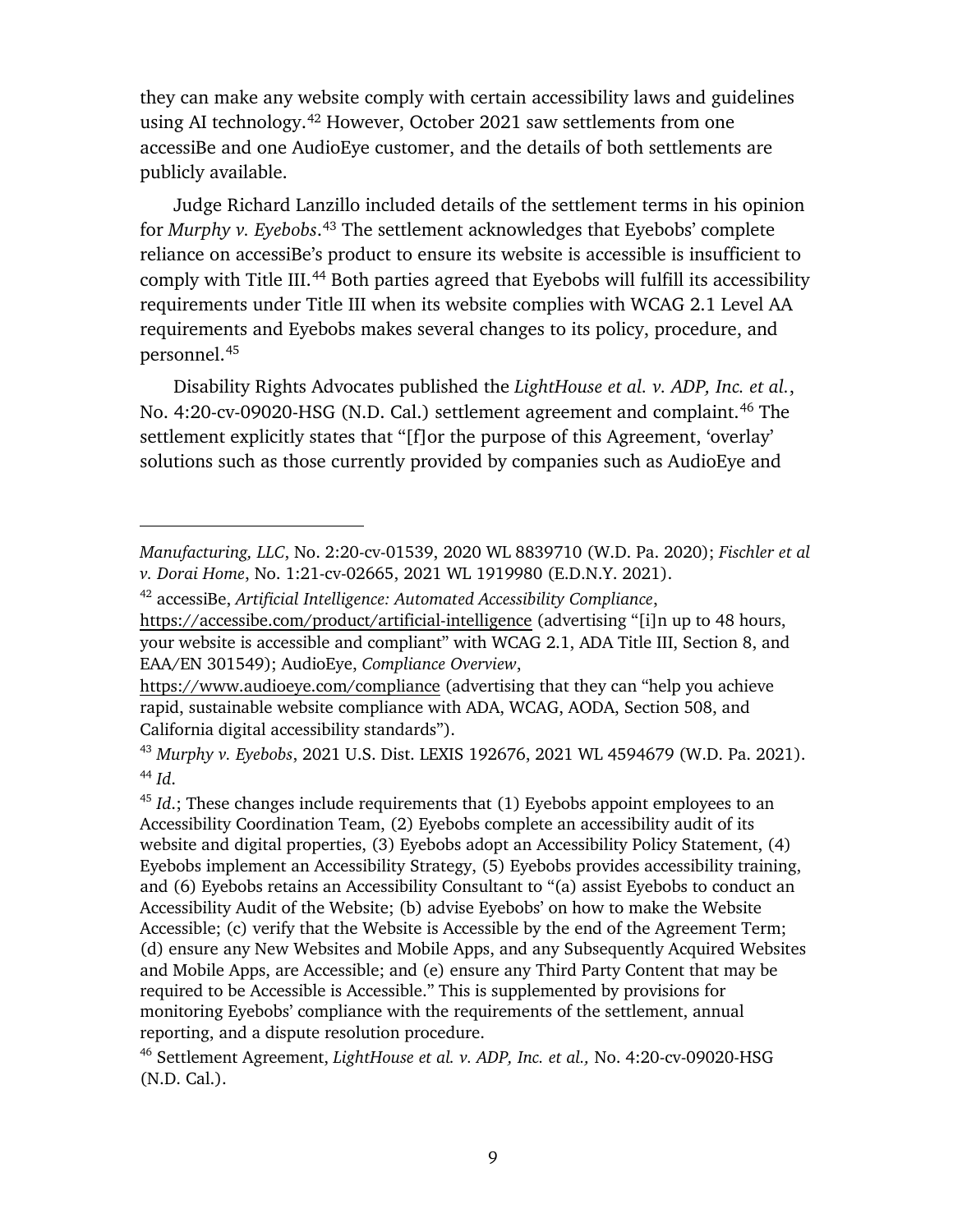AccessiBe will not suffice to achieve Accessibility."[47](#page-11-1) Much like Eyebobs, this settlement requires ADP to fulfill its accessibility requirements under Title III by complying with WCAG 2.1 Level AA requirements and changes to its policy, procedure, and personnel.[48](#page-11-2) 

Meanwhile, accessiBe customers Upright Technologies, Masterbuilt Manufacturing, and Dorai Home are facing ongoing lawsuits for using accessiBe's inaccessible "accessible" website overlay.<sup>[49](#page-11-3)</sup> accessiBe's questionable practices culminated in an open letter signed by over 400 individuals and organizations urging website owners to stop using accessibility overlays for their websites.<sup>[50](#page-11-4)</sup>

Despite the increasing focus of ostensibly AI-based tools, Title III and its regulations broach the issue of AI used to facilitate accessibility only indirectly. This suitability of AI-based tools is broached only through their use by their vendors' customers, while no liability is imposed directly on the vendors themselves. The customers, not the vendors, are required to take remedial steps when they do not comply with Title III.

# <span id="page-11-0"></span>**VI. ADA Title IV, Section 713, Section 225 and the Twenty-First Century Communications and Video Accessibility Act of 2010 (CVAA)— Telecommunications**

Telecommunications law, which focuses in significant part on the use of captions for communications and video programming technology, implicates the use of AI-based technologies to automatically generate captions. Section 713 of the Communications Act, added by the Telecommunications Act of 1996 delegates authority to the FCC to ensure that "video programming . . . is fully accessible through the provision of closed captions."[51](#page-11-5) In 2010, the CVAA established the FCC's authority to "require the provision of closed captioning on video

<span id="page-11-1"></span><sup>47</sup> *Id*.

<span id="page-11-2"></span><sup>48</sup> *Id*.; ADP must work with a Web Accessibility Expert to identify and address barriers to accessibility in its website and mobile applications and updates its policies and procedures accordingly. The settlement includes deadlines for specific features or functions to be accessible on its website and mobile applications. ADP must provide customer service training to its employees and agents. ADP must also provide LightHouse with quarterly updates and submit reports if it cannot meet its deadlines.<br><sup>49</sup> *Klaus et al v Upright Technologies*, No. 2:20-CV-00191, (W.D. Pa. 2020); *Douglass v*.

<span id="page-11-3"></span>*Masterbuilt Manufacturing, LLC*, No. 2:20-cv-01539, 2020 WL 8839710 (W.D. Pa. 2020); *Fischler et al v. Dorai Home*, No. 1:21-cv-02665, 2021 WL 1919980 (E.D.N.Y. 2021).

<span id="page-11-4"></span><sup>50</sup> Overlay Fact Sheet, *Overlay Fact Sheet*, [https://overlayfactsheet.com/#statement-from](https://overlayfactsheet.com/#statement-from-sponsors-and-signatories-to-this-fact-sheet)[sponsors-and-signatories-to-this-fact-sheet](https://overlayfactsheet.com/#statement-from-sponsors-and-signatories-to-this-fact-sheet) (last visited May 12, 2022).

<span id="page-11-5"></span> $51$  47 U.S.C. § 613(b)(1).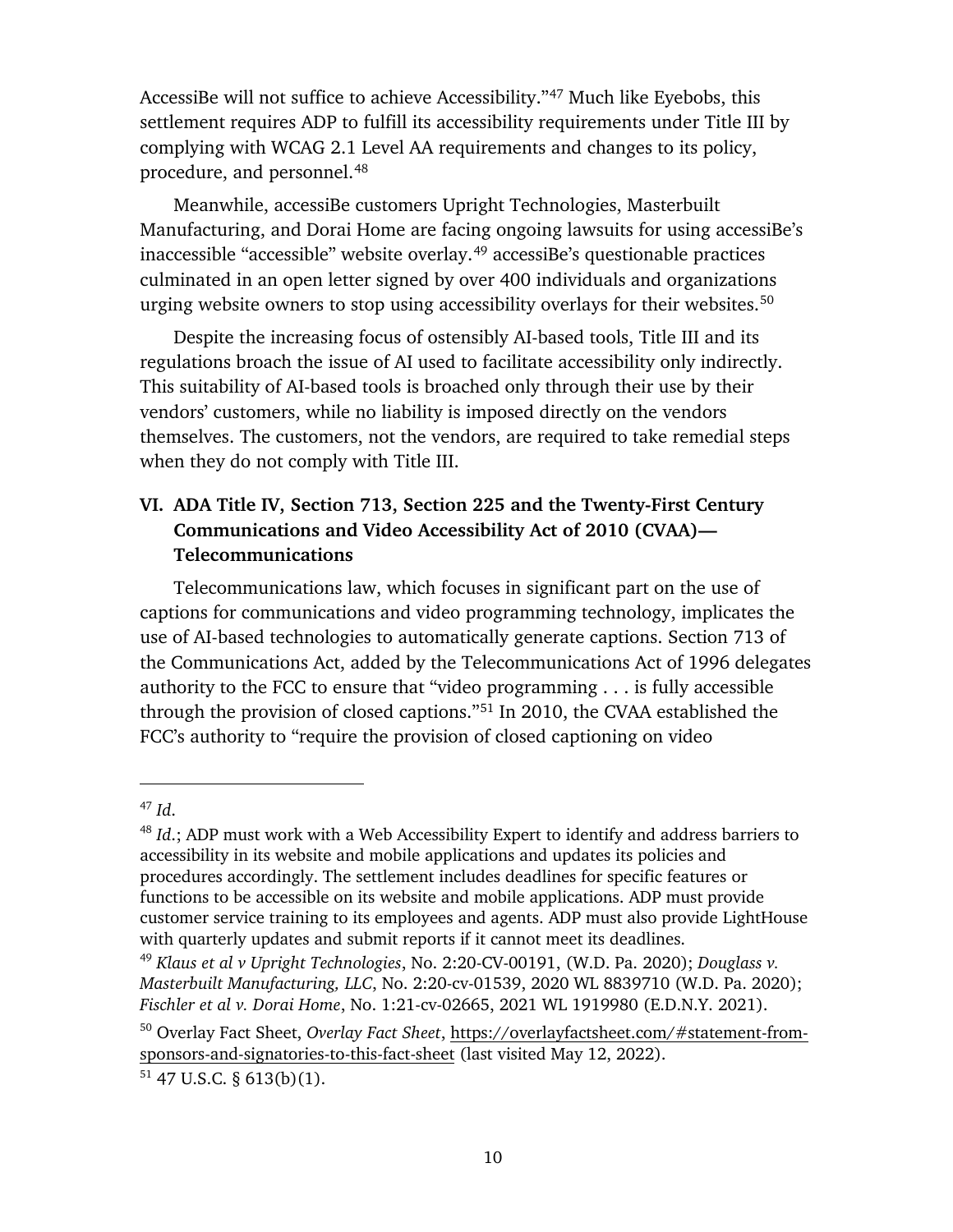programming delivered using Internet Protocol that was published or exhibited on television with captions."[52](#page-12-0)

Quality issues have long persisted with closed captions of live programming.<sup>[53](#page-12-1)</sup> However, live captioning has seen an "unchecked proliferation of untested [automatic speech recognition (ASR)] technologies" among broadcast and television networks and online.[54](#page-12-2) The FCC's "best practices" methodology for caption quality is not tailored to the proliferation of ASR, and the Commission's rules do not regulate ASR vendors directly. [55](#page-12-3)

Title IV amended Title II of the Communications Act of 1934 by adding Section 225 ("Section 225"). Section 225 in an accessibility-centric provision that regulates a type of accessibility technology, telecommunications relay services ("TRS"). TRS services enable people with hearing or speech disabilities to place and receive phone calls.<sup>[56](#page-12-4)</sup> TRS includes the internet protocol captioned telephone service, video relay service, captioned telephone services, text-to-voice, and speech-to-speech, among others. [57](#page-12-5) A subset of TRS, Internet Protocol Captioned Telephone Service ("IP CTS"), is "used by persons with hearing loss who can speak and have some residual hearing."[58](#page-12-6) 

In 2020 the FCC certified the first IP CTS captioning service to exclusively utilize ASR.[59](#page-12-7) To date, there are four IP CTS providers conditionally certified to provide IP CTS services with ASR.<sup>[60](#page-12-8)</sup>

 $\overline{a}$ 

[https://docs.fcc.gov/public/attachments/DA-20-587A1.pdf;](https://docs.fcc.gov/public/attachments/DA-20-587A1.pdf) FCC, *Memorandum Opinion and Order*, [https://docs.fcc.gov/public/attachments/DA-21-419A1.pdf;](https://docs.fcc.gov/public/attachments/DA-21-419A1.pdf) FCC, *Order*, [https://docs.fcc.gov/public/attachments/DA-21-1080A1.pdf.](https://docs.fcc.gov/public/attachments/DA-21-1080A1.pdf)

<span id="page-12-0"></span><sup>52</sup> *See* 47 U.S.C. § 613(c)(2)(A).

<span id="page-12-1"></span><sup>53</sup> Petition for Declaratory Ruling and/or Rulemaking of TDI at 2-3, GC Docket No. 05- 1231 (Jul. 31, 2019), [https://www.fcc.gov/ecfs/filing/10801131063733.](https://www.fcc.gov/ecfs/filing/10801131063733)

<span id="page-12-2"></span><sup>54</sup> *Id*. at 2.

<span id="page-12-3"></span><sup>55</sup> *See id*. at iv.

<span id="page-12-4"></span><sup>56</sup> FCC, *Telecommunications Relay Services*,

<https://www.fcc.gov/consumers/guides/telecommunications-relay-service-trs> (last visited May 12, 2022).

<span id="page-12-5"></span><sup>57</sup> *Id*.

<span id="page-12-6"></span><sup>58</sup> FCC, *Internet Protocol Captioned Telephone Service (IP CTS)*,<https://www.fcc.gov/ipcts> (last visited May 12, 2022).

<span id="page-12-7"></span><sup>59</sup> FCC, *FCC Grants Conditional, First-Ever Certification For IP Captioned Telephone Service Using Only Automatic Speech Recognition*, [https://docs.fcc.gov/public/attachments/DOC-](https://docs.fcc.gov/public/attachments/DOC-364163A1.pdf)[364163A1.pdf](https://docs.fcc.gov/public/attachments/DOC-364163A1.pdf) (last visited May 17, 2022).

<span id="page-12-8"></span><sup>60</sup> FCC, *Memorandum Opinion and Order*, [https://docs.fcc.gov/public/attachments/DA-](https://docs.fcc.gov/public/attachments/DA-20-485A1.pdf)[20-485A1.pdf;](https://docs.fcc.gov/public/attachments/DA-20-485A1.pdf) FCC, *Memorandum Opinion and Order*,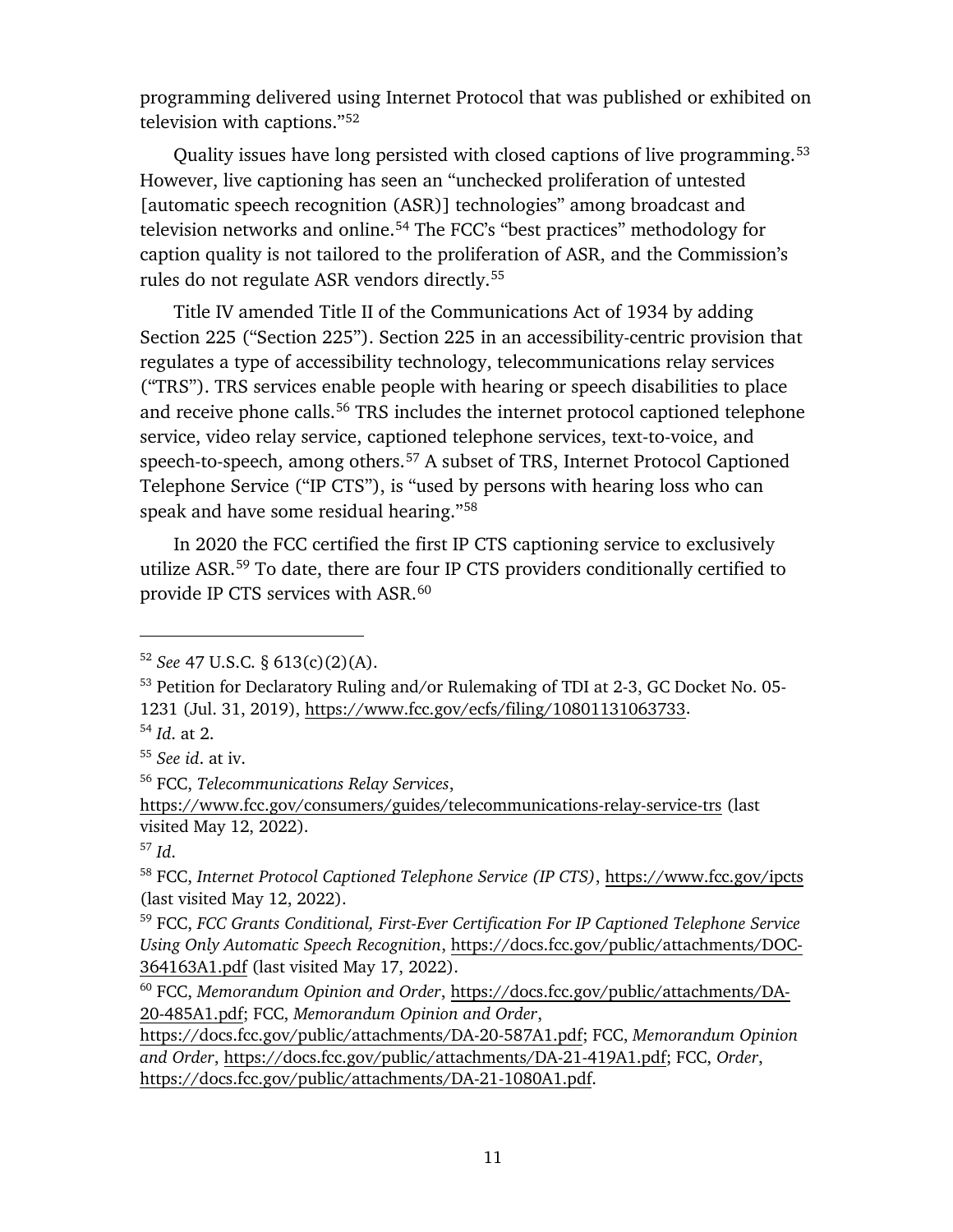While the FCC has authority to certify, suspend, or revoke the certification of an IP CTS vendor, at least some ASR-based IP CTS providers do not use their own ASR technology. Certification petitions often mention speech-to-text vendors and ASR vendors that the IP CTS providers contract, although the names of the vendors are redacted or unspecified.<sup>[61](#page-13-1)</sup> As such, the FCC's authority under Section 225 is effectively to regulate customers of AI vendors—i.e., IP CTS providers rather than the vendors directly.

Section 713, Section 225, and their regulations indirectly broach the issue of AI used to facilitate accessibility. With the prevalence of ASR captioning systems, the FCC thus can indirectly broach the use of AI to facilitate accessibility. But this is still not a direct regulation of vendors of AI-powered assistive technology, unless a relay or video provider develops ASR technology it uses in-house.

#### <span id="page-13-0"></span>**VII. State Disability Statutes**

In addition to the ADA, some state laws complement and build upon the requirements in the ADA. This paper focuses on examples from California law because California accounts for 42% of ADA litigation nationwide and has a large technology industry.[62](#page-13-2)

The California Unruh Act was originally passed in the 1950s as an antidiscrimination statute that covered California businesses[.63](#page-13-3) Protected classes "are entitled to the full and equal accommodations, advantages, facilities, privileges, or services in all business establishments of every kind whatsoever."[64](#page-13-4) The Unruh Act has since been amended several times, including a 1987 amendment that broadened its scope to prevent discrimination against blind or otherwise physically disabled individuals.[65](#page-13-5) In 1992 the law was expanded to all individuals with disabilities and was amended to incorporate ADA standards.<sup>[66](#page-13-6)</sup>

[https://docs.fcc.gov/public/attachments/DA-20-587A1.pdf;](https://docs.fcc.gov/public/attachments/DA-20-587A1.pdf) FCC, *Memorandum Opinion and Order*, [https://docs.fcc.gov/public/attachments/DA-21-419A1.pdf;](https://docs.fcc.gov/public/attachments/DA-21-419A1.pdf) FCC, *Order*, [https://docs.fcc.gov/public/attachments/DA-21-1080A1.pdf.](https://docs.fcc.gov/public/attachments/DA-21-1080A1.pdf)

<span id="page-13-1"></span><sup>61</sup> *Memorandum Opinion and Order*, [https://docs.fcc.gov/public/attachments/DA-20-](https://docs.fcc.gov/public/attachments/DA-20-485A1.pdf) [485A1.pdf;](https://docs.fcc.gov/public/attachments/DA-20-485A1.pdf) FCC, *Memorandum Opinion and Order*,

<span id="page-13-2"></span><sup>62</sup> Tom McNichol, *Targeting ADA Violators*, Cal. Lawyer (Jan. 2012) [http://www.callawyer.com/Clstory.cfm?eid=919801.](http://www.callawyer.com/Clstory.cfm?eid=919801)

<span id="page-13-3"></span><sup>63</sup> Cal. Civ. Code §§ 51, 52.

<span id="page-13-4"></span> $64$  Cal. Civ. Code § 51(b).

<span id="page-13-5"></span> $65$  Cal. Civ. Code § 51.

<span id="page-13-6"></span> $66$  Cal. Civ. Code § 51(f).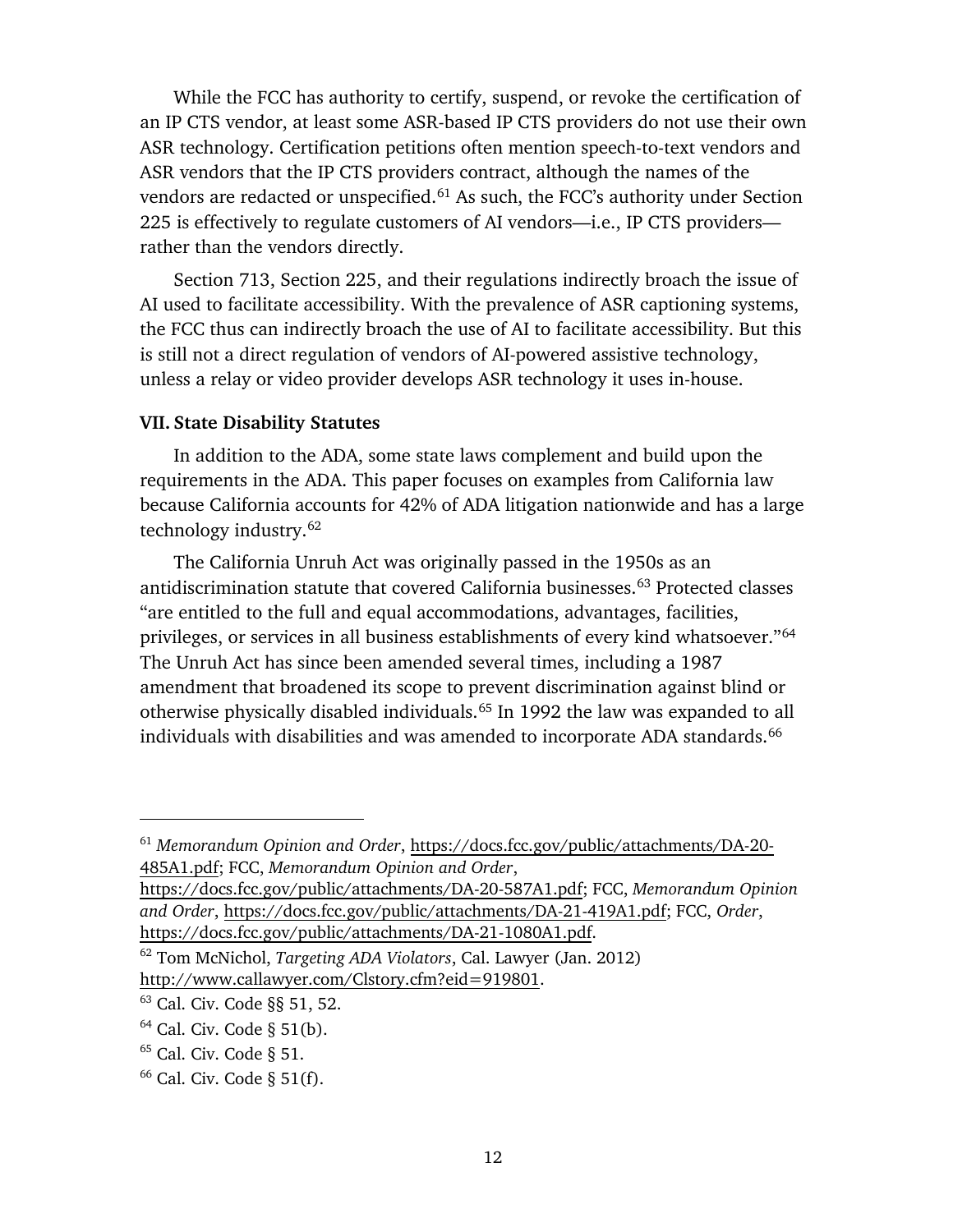Based on the plain language of the statute an ADA violation is a *per se* violation of the Unruh Act.<sup>[67](#page-14-1)</sup>

Likewise the California Disabled Persons Act (CDPA) asserts that individuals with disabilities or medical conditions have the right "to the full and free use of the streets, highways, sidewalks, walkways, public buildings, medical facilities, including hospitals, clinics, and physicians' offices, public facilities, and other public places".[68](#page-14-2) As with the Unruh Act, an ADA violation is a *per se* violation of the CDPA.[69](#page-14-3)

Like Title III of the ADA, the Unruh Act and CDPA at most indirectly regulate vendors of AI-powered assistive technology. Like Title III, the Unruh Act covers public accommodations in Title III,<sup>[70](#page-14-4)</sup> and the CDPA covers some public services in Title II.<sup>[71](#page-14-5)</sup> To the extent that Title II and Title III indirectly regulate these vendors, so do the Unruh Act and CDPA. There is no obvious direct regulation of AIpowered assistive technologies under the Unruh Act and CDPA.

# <span id="page-14-0"></span>**VIII. Consumer Protection Law: Section 5 of the Federal Trade Commission Act and FTC Regulations**

Although the United States has no federal statute that explicitly regulates AI, the FTC issued guidelines in 2021, 2020, and 2016 for businesses that utilize AI.[72](#page-14-6) However, none of these guidelines address AI when it is used as an assistive technology.

The FTC filed an Advance Notice of Proposed Rulemaking ("ANPRM") on December 10, 2021. In the ANPRM, the FTC stated it "is considering initiating a

<span id="page-14-1"></span><sup>67</sup> Cal. Civ. Code § 51(f); *Lentini v. Cal. Ctr. for the Arts*, 370 F.3d 837, 847 (9th Cir. Cal. 2004) (holding that "no showing of intentional discrimination is required where the Unruh Act violation is premised on an ADA violation" based on the plain meaning canon of interpretation); *Munson v. Del Taco, Inc.*, 46 Cal.4th 661, 208 P.3d 623, 94 Cal. Rptr. 3d 685 (2009) (upholding the rule from *Lentini*).

<span id="page-14-2"></span><sup>68</sup> Cal. Civ. Code § 54(a).

<span id="page-14-3"></span> $69$  Cal. Civ. Code § 54(c).

<span id="page-14-4"></span> $70$  Cal. Civ. Code § 51(f).

<span id="page-14-5"></span> $71$  Cal. Civ. Code § 54(a).

<span id="page-14-6"></span><sup>72</sup> FTC*, Aiming for Truth, Fairness, and Equity in Your Company's Use of AI*, (Apr. 19, 2021) https://www.ftc.gov/business-guidance/blog/2021/04/aiming-truth-fairnessequity-your-companys-use-ai; FTC*, Using Artificial Intelligence and Algorithms*, (Apr. 8, 2020) https://www.ftc.gov/business-guidance/blog/2020/04/using-artificialintelligence-algorithms; FTC, *Big Data: A Tool for Inclusion or Exclusion? Understanding the Issues (FTC Report)*, (Jan. 2016) https://www.ftc.gov/reports/big-data-tool-inclusionor-exclusion-understanding-issues-ftc-report.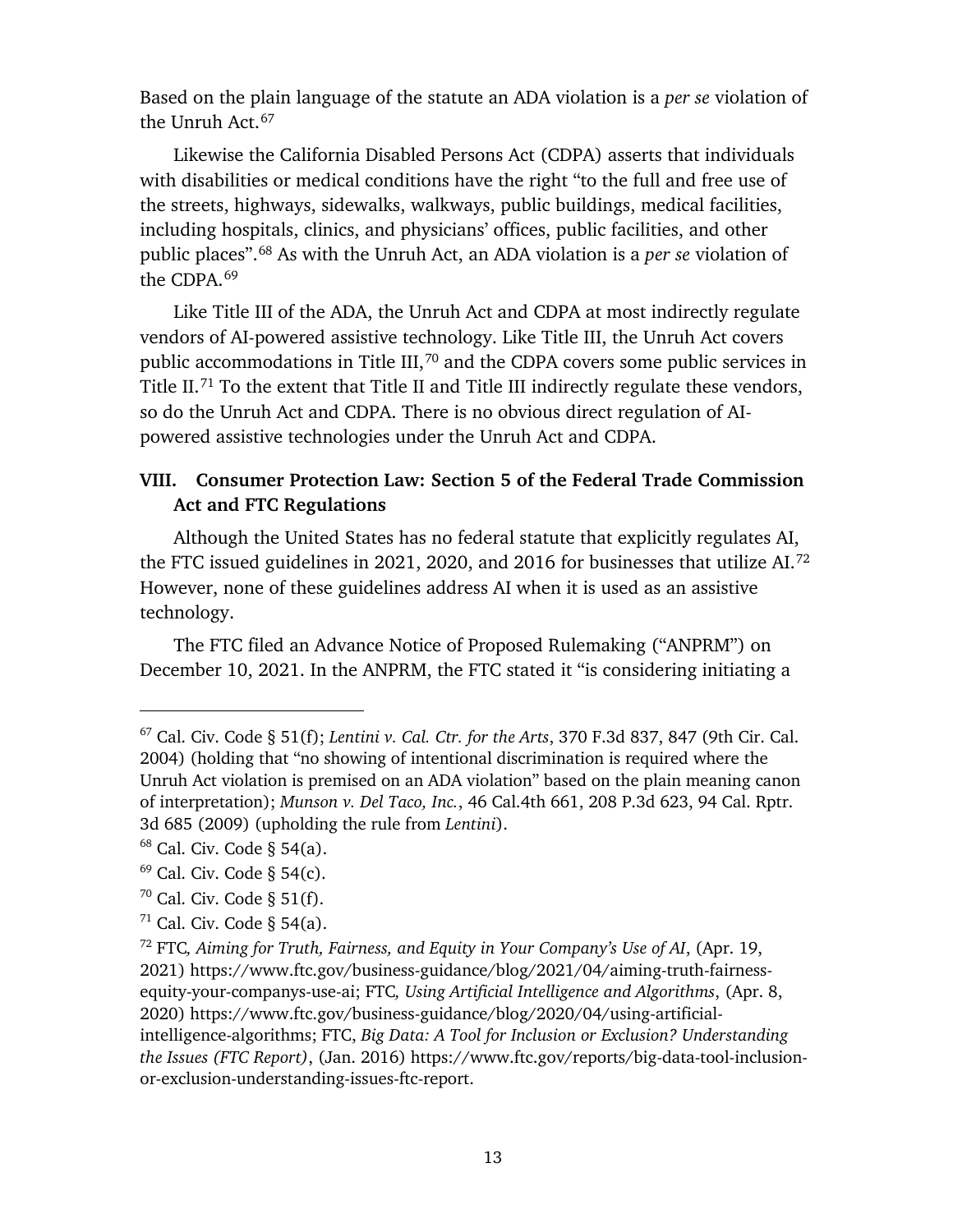rulemaking under section 18 of the FTC Act to . . .*ensure that algorithmic decisionmaking does not result in unlawful discrimination*."[73](#page-15-0) How the FTC will define "unlawful discrimination", and whether that definition might include AI designed to facilitate accessibility remains to be seen. As it stands, however, the FTC seems to be targeting the discriminatory *use* of AI-based tools, rather than regulating their vendors directly.

The rise of web overlays in ADA litigation presents a potential area of focus for the FTC. As discussed *supra*, Plaintiff Anthony Murphy, a blind user, sued Eyebobs. [74](#page-15-1) Eyebobs' website is inaccessible to blind people. Eyebobs outsourced their accessibility obligations to accessiBe, a vendor that "claims that it can automatically bring a website into compliance with" the ADA, the Unruh Act, Section 508 and WCAG Level AA. [75](#page-15-2) It displays an accessibility button in the bottom left corner of the website that allows users to set "Accessibility Adjustments" for various types of accessibility issues and AI.<sup>[76](#page-15-3)</sup> However, the two settlements discussed *supra* suggest that accessiBe's products do not facilitate compliance with the ADA or meet WCAG 2.1 Level AA standards.<sup>[77](#page-15-4)</sup>

Marketing claims like those at issue in *Murphy* could be considered a deceptive representation or practice in or affecting commerce in violation of Section 5 of the FTC Act. Assertions that a vendor can enable websites to comply with various laws arguably misleads its customers, its customers' interpretations that these assertions are accurate arguably could be treated as reasonable under the circumstances—at least prior to the development of relevant case law establishing the problems with such assertions—and misleading assertions that a vendor can enable a website to comply with various laws arguably are material. As such, this is one instance in which the vendor of AI-powered assistive technology could be regulated by a federal agency.

However, the application of Section 5 still does not facilitate direct oversight of the substantive accessibility shortcomings of notionally AI-based overlay tools. Instead, it is solely based on a company misstating or exaggerating the capabilities of its products. Though deceptive marketing of AI-based tools is a problem onto

<span id="page-15-0"></span><sup>73</sup> *Notice*, Fed. Trade Comm'n,

https://www.reginfo.gov/public/do/eAgendaViewRule?pubId=202110&RIN=3084- AB69 (emphasis added).

<span id="page-15-2"></span><span id="page-15-1"></span><sup>74</sup> *Murphy*, 2021 WL 4594679 (complaint for declaratory and injunctive relief). <sup>75</sup> *Id*. at 30.

<span id="page-15-3"></span><sup>76</sup> *E.g.*, accessiBe, *accessiBe Comprehensive Demo with Company CEO*, YouTube (Jun. 2, 2021) [https://www.youtube.com/watch?v=UTPUCIT83M4.](https://www.youtube.com/watch?v=UTPUCIT83M4)

<span id="page-15-4"></span><sup>77</sup> *Murphy*, 2021 WL 4594679; *LightHouse et al.,* No. 4:20-cv-09020-HSG.